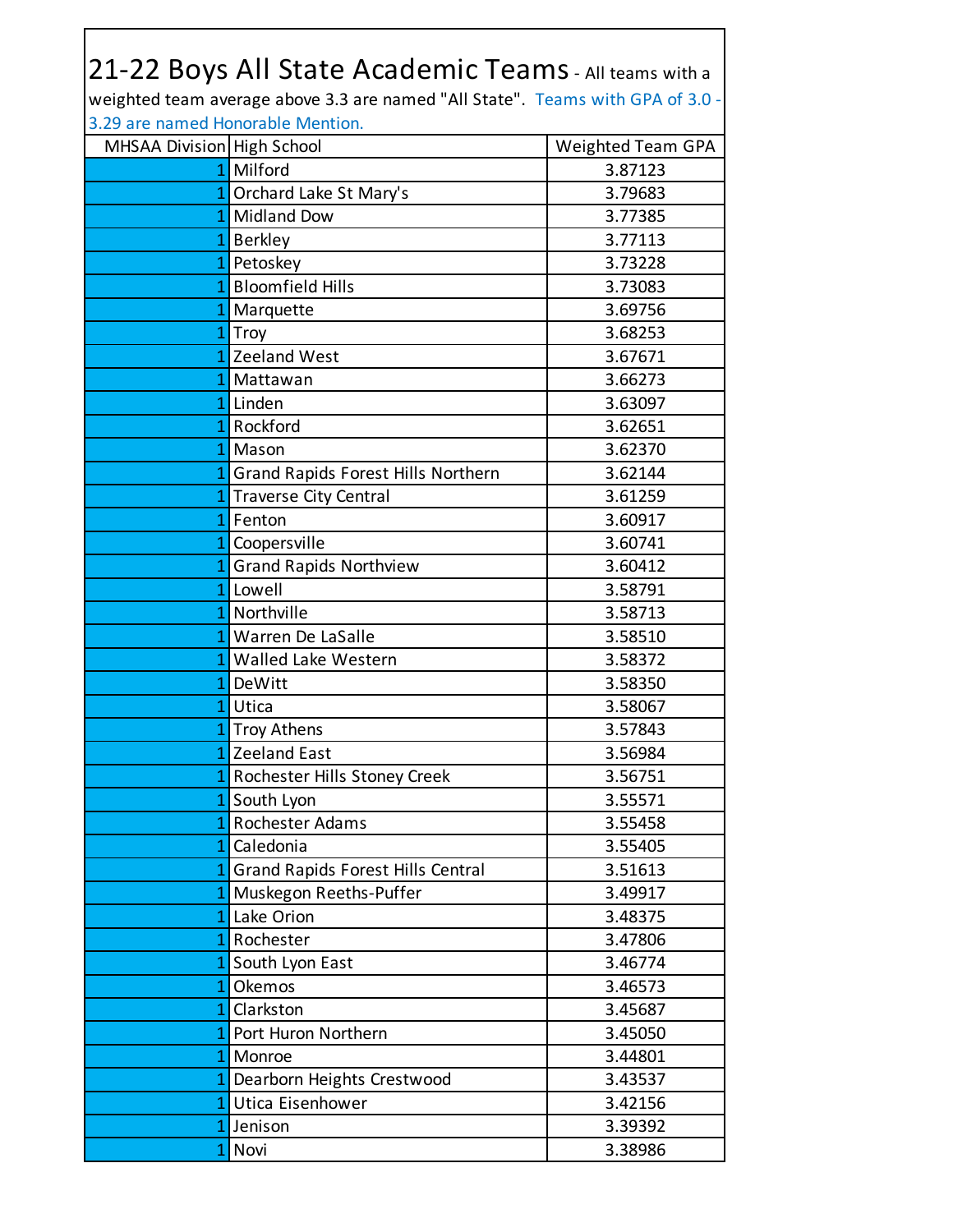| 11             | <b>Grosse Pointe South</b>                | 3.38609            |
|----------------|-------------------------------------------|--------------------|
|                | 1 Byron Center                            | 3.38494            |
|                | 1 Ann Arbor Skyline                       | 3.38332            |
|                | 1 Brownstown Woodhaven                    | 3.37438            |
|                | 1 Grand Blanc                             | 3.37076            |
|                | 1 Grand Haven                             | 3.36946            |
|                | 1 Grandville                              | 3.36915            |
|                | 1 Novi Detroit Catholic Central           | 3.36681            |
|                | 1 Holland West Ottawa                     | 3.35435            |
|                | 1 Middleville Thornapple Kellogg          | 3.35397            |
| 11             | <b>Bloomfield Hills Brother Rice</b>      | 3.26184            |
|                | 1 Richland Gull Lake                      | 3.25234            |
|                | 1 Greenville                              | 3.24630            |
|                | 1 Coldwater                               | 3.22900            |
|                | 1 Grand Ledge                             | 3.22570            |
|                | 1 Salem                                   | 3.22179            |
|                | 1 Ann Arbor Huron                         | 3.18874            |
|                | 1 Clinton Township Chippewa Valley        | 3.13374            |
|                | 1 Sturgis                                 | 3.11393            |
|                | 1 Mt Pleasant                             | 3.10513            |
|                | 1 Allen Park                              | 3.04628            |
|                | 2 Ada Forest Hills Eastern                | 3.77127            |
|                | 2 North Branch                            | 3.72769            |
|                | Grand Rapids South Christian              | 3.72662            |
|                | 2 Spring Lake                             | 3.70130            |
|                | 2 Grand Rapids West Catholic              | 3.68370            |
|                | 2 Ann Arbor Gabriel Richard               | 3.64569            |
| $\overline{2}$ | Yale                                      | 3.62345            |
|                | 2 Escanaba                                | 3.62289            |
| $\overline{2}$ | Goodrich                                  | 3.62216            |
|                | <b>Grand Rapids Catholic Central</b>      | 3.61769            |
|                | 2 Fremont                                 | 3.61646            |
|                | 2 Negaunee                                | 3.60413            |
|                | Bloomfield Hills Cranbrook-Kingswood      | 3.60411            |
|                | 2 Plainwell                               | 3.60256            |
|                | Chesaning                                 | 3.60100            |
|                | Tecumseh                                  | 3.59739            |
|                | Standish-Sterling                         | 3.59522            |
|                | 2 Williamston                             | 3.59493            |
|                | 2 Parma Western                           | 3.58718            |
|                | Olivet                                    | 3.57753            |
|                | 2 Pontiac Notre Dame Prep<br>2 Marysville | 3.56571<br>3.55295 |
| $\overline{2}$ | Ovid-Elsie                                | 3.54442            |
|                | 2 Jonesville                              | 3.54380            |
|                | Otsego                                    | 3.54358            |
|                | 2 Wayland Union                           | 3.54070            |
| $\overline{2}$ | Cadillac                                  | 3.53816            |
|                | Edwardsburg                               | 3.53561            |
|                |                                           |                    |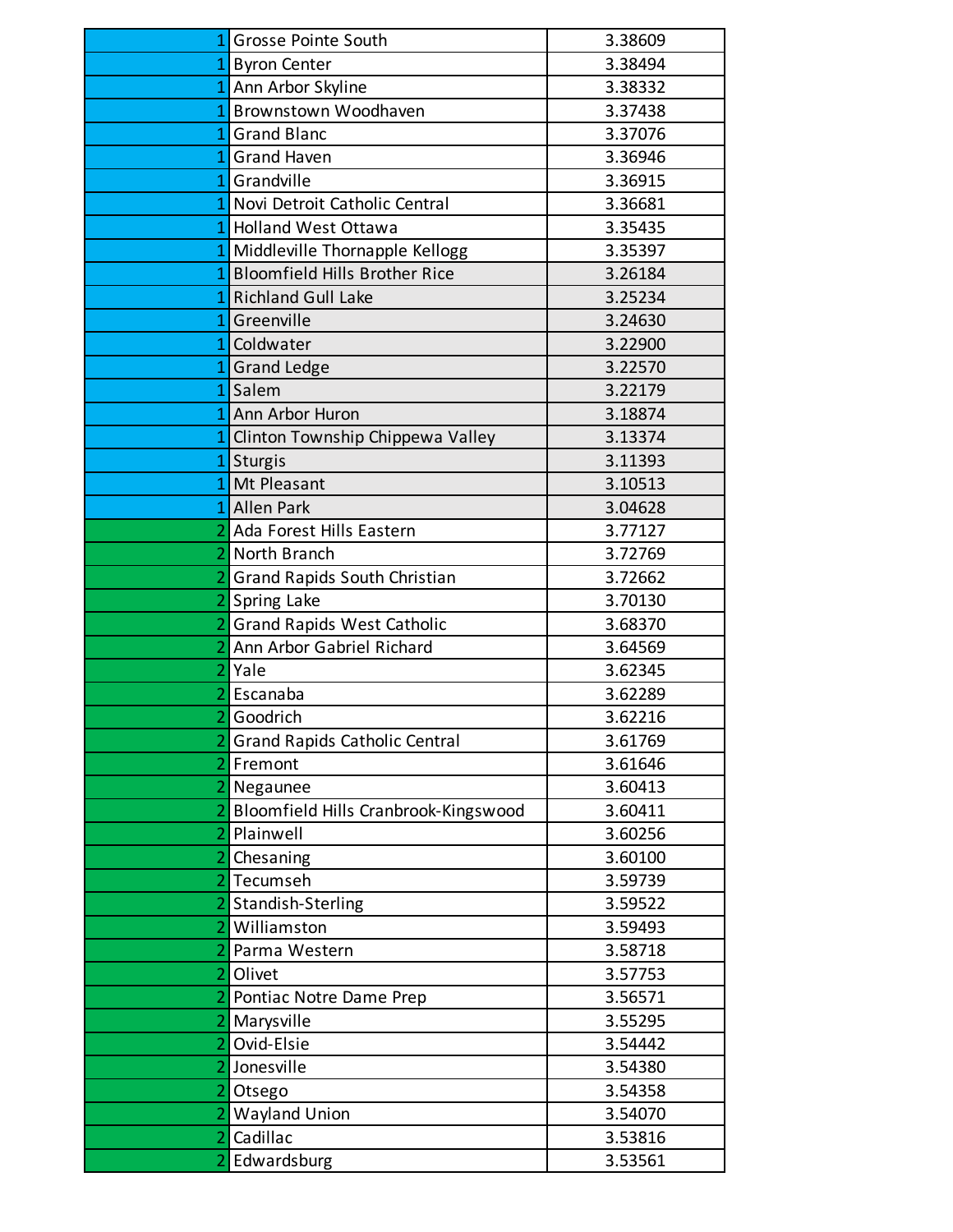|                | Lake Odessa Lakewood               | 3.53327 |
|----------------|------------------------------------|---------|
|                | 2 West Branch Ogemaw Heights       | 3.52359 |
|                | Hudsonville Unity Christian        | 3.52008 |
|                | New Boston Huron                   | 3.51912 |
|                | <b>Three Rivers</b>                | 3.49789 |
|                | 2 Ludington                        | 3.48225 |
|                | Trenton                            | 3.47560 |
|                | Durand                             | 3.47156 |
|                | <b>Flint Powers Catholic</b>       | 3.46405 |
|                | 2 Muskegon Oakridge                | 3.44989 |
|                | <b>Midland Bullock Creek</b>       | 3.44000 |
|                | Frankenmuth                        | 3.41286 |
|                | Ionia                              | 3.40232 |
|                | Corunna                            | 3.38319 |
|                | Hamilton                           | 3.30359 |
|                | Sparta                             | 3.30169 |
|                | <b>Essexville Garber</b>           | 3.29189 |
|                | <b>Grand Rapids Christian</b>      | 3.28070 |
|                | Gladwin                            | 3.26386 |
|                | Croswell-Lexington                 | 3.25395 |
|                | <b>Berrien Springs</b>             | 3.24174 |
|                | Montague                           | 3.23846 |
|                | Paw Paw                            | 3.19096 |
|                | Hopkins                            | 3.14911 |
|                | Whitehall                          | 3.11645 |
|                | Constantine                        | 3.10574 |
|                | Alma                               | 3.09713 |
|                | Manistee                           | 3.08751 |
|                | Ida                                | 3.03967 |
| $\overline{2}$ | Fowlerville                        | 3.03387 |
|                | 2 Linden Lake Fenton               | 3.02348 |
|                | <b>3</b> Ann Arbor Greenhills      | 3.90402 |
|                | <b>3</b> Royal Oak Shrine Catholic | 3.76891 |
|                | 3 Riverview Gabriel Richard        | 3.75692 |
|                | 3 Watervliet                       | 3.73520 |
|                | 3 Bridgman                         | 3.71762 |
|                | 3 Wyoming Potter's House Christian | 3.68892 |
|                | 3 Lawton                           | 3.68744 |
|                | 3 Grand Rapids Covenant Christian  | 3.66102 |
|                | 3 Reading                          | 3.64405 |
|                | 3 Sandusky                         | 3.63567 |
|                | 3 North Muskegon                   | 3.62805 |
|                | 3 Schoolcraft                      | 3.61141 |
|                | 3 St Ignace LaSalle                | 3.60748 |
|                | 3 Dansville                        | 3.59499 |
|                | 3 Madison Heights Bishop Foley     | 3.57849 |
|                | <b>3</b> Traverse City St Francis  | 3.55505 |
|                | 3 Benzonia Benzie Central          | 3.55403 |
|                | <b>3</b> Brown City                | 3.54443 |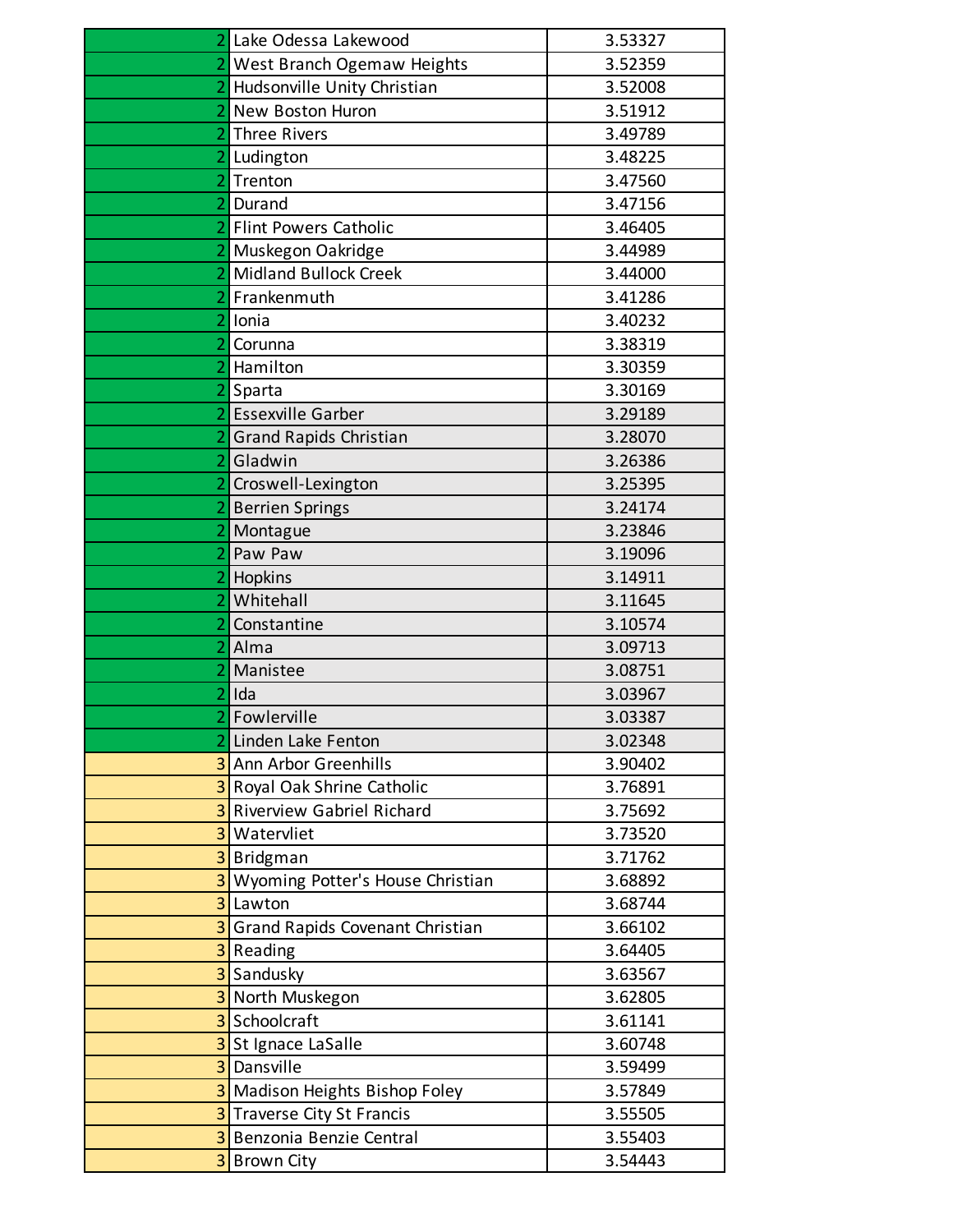|                | 3 Pewamo-Westphalia                     | 3.54356 |
|----------------|-----------------------------------------|---------|
|                | <b>3</b> Beal City                      | 3.54019 |
| 3 <sup>1</sup> | <b>Bronson</b>                          | 3.53852 |
|                | 3 Elk Rapids                            | 3.52455 |
|                | 3 McBain                                | 3.52339 |
|                | 3 East Jordan                           | 3.49860 |
| 3 <sup>1</sup> | Roscommon                               | 3.49042 |
| 3 <sup>1</sup> | Ithaca                                  | 3.48333 |
| 3 <sup>1</sup> | Kalamazoo Christian                     | 3.45723 |
|                | <b>3</b> Burton Bendle                  | 3.44605 |
| 3 <sup>1</sup> | <b>Mesick</b>                           | 3.44364 |
|                | 3 Hemlock                               | 3.44188 |
| 3 <sup>1</sup> | Grandville Calvin Christian             | 3.42107 |
|                | 3 Muskegon Western Michigan Christian   | 3.41573 |
|                | 3 Millington                            | 3.41354 |
|                | 3 Bad Axe                               | 3.37818 |
|                | 3 Leslie                                | 3.32034 |
|                | 3 Grayling                              | 3.30767 |
|                | 3 Saugatuck                             | 3.26821 |
|                | 3 Centreville                           | 3.26404 |
|                | 3 Marlette                              | 3.25718 |
|                | 3Bath                                   | 3.25383 |
|                | 3 Ishpeming Westwood                    | 3.23315 |
|                | 3 LeRoy Pine River                      | 3.20675 |
| 3 <sup>1</sup> | Vassar                                  | 3.12242 |
|                | <b>3</b> Grand Rapids Wellspring Prep   | 3.10602 |
| 3 <sup>1</sup> | Lake City                               | 3.02117 |
|                | 3 Napoleon                              | 3.01413 |
|                | 4 Lutheran Westland                     | 3.68597 |
|                | 4 Rudyard                               | 3.68293 |
|                | 4 Auburn Hills Oakland Christian        | 3.66451 |
|                | 4 Saginaw Nouvel                        | 3.66276 |
|                | 4 Harbor Springs Harbor Light Christian | 3.64410 |
|                | 4 Coleman                               | 3.64092 |
|                | 4 Adrian Lenawee Christian              | 3.61522 |
|                | 4 Ellsworth                             | 3.60000 |
|                | 4 Lake Linden-Hubbell                   | 3.54506 |
|                | 4 Fruitport Calvary Christian           | 3.53745 |
|                | 4 Britton Deerfield                     | 3.52396 |
|                | 4 Marine City Cardinal Mooney           | 3.52177 |
|                | 4 St Joseph Lake Michigan Catholic      | 3.51127 |
|                | 4 Onekama                               | 3.50000 |
|                | 4 Plymouth Christian                    | 3.49623 |
|                | 4 Burton Genesee Christian              | 3.45178 |
|                | 4 Indian River Inland Lakes             | 3.44242 |
|                | 4 Lansing Christian                     | 3.41844 |
|                | 4 McBain Northern Michigan Christian    | 3.40937 |
|                | 4 Custer Mason County Eastern           | 3.39304 |
|                | 4 Bay City All Saints                   | 3.38227 |